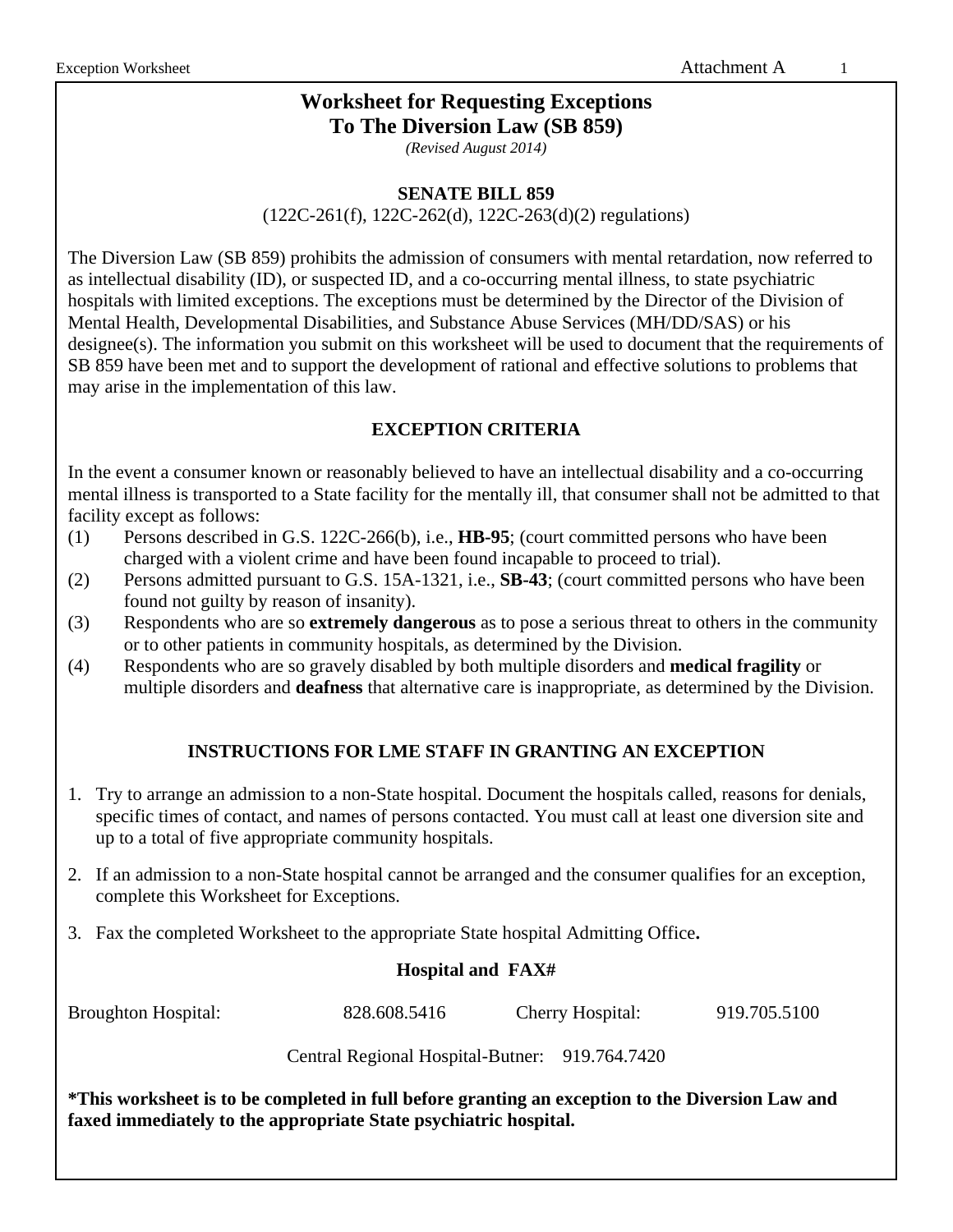## **EXCEPTION 1 AND 2: COURT INVOLVED ADMISSIONS**

If the consumer has been determined by the court to meet the criteria 1 or 2, HB 95 or SB 43, STOP, you do not need to complete this form. These consumers do not require approval by the Division for admission to state hospitals.

## **EXCEPTION 3: EXTREME DANGEROUSNESS TO OTHERS**

- A. Consider these criteria for determining level of dangerousness (if any), and indicate presence of a factor with check marks:
- \_\_\_ Current aggressive or homicidal behavior or such intentions with plan and available means to carry out this behavior without ambivalence or significant barriers to doing so.
- History of episodes of violence toward others.
- Unable or unwilling to contract with staff for safety.
- B. Consider and comment briefly on the antecedents to the dangerous behavior:
- 1. Is the consumer so acutely ill (e.g., psychotic) that behavioral interventions are unlikely to help modify the dangerous behavior?
- 2. Consider and comment briefly on environmental factors preceding the dangerous behavior that help explain the behavior (e.g., stressful events and relationship issues with peers, staff, or family).

\_\_\_\_\_\_\_\_\_\_\_\_\_\_\_\_\_\_\_\_\_\_\_\_\_\_\_\_\_\_\_\_\_\_\_\_\_\_\_\_\_\_\_\_\_\_\_\_\_\_\_\_\_\_\_\_\_\_\_\_\_\_\_\_\_\_\_\_\_\_\_\_\_\_\_\_

\_\_\_\_\_\_\_\_\_\_\_\_\_\_\_\_\_\_\_\_\_\_\_\_\_\_\_\_\_\_\_\_\_\_\_\_\_\_\_\_\_\_\_\_\_\_\_\_\_\_\_\_\_\_\_\_\_\_\_\_\_\_\_\_\_\_\_\_\_\_\_\_\_\_\_\_ \_\_\_\_\_\_\_\_\_\_\_\_\_\_\_\_\_\_\_\_\_\_\_\_\_\_\_\_\_\_\_\_\_\_\_\_\_\_\_\_\_\_\_\_\_\_\_\_\_\_\_\_\_\_\_\_\_\_\_\_\_\_\_\_\_\_\_\_\_\_\_\_\_\_\_\_

3. Consider and comment briefly on the level of supervision when the dangerous behavior occurred. \_\_\_\_\_\_\_\_\_\_\_\_\_\_\_\_\_\_\_\_\_\_\_\_\_\_\_\_\_\_\_\_\_\_\_\_\_\_\_\_\_\_\_\_\_\_\_\_\_\_\_\_\_\_\_\_\_\_\_\_\_\_\_\_\_\_\_\_\_\_\_\_\_\_\_\_

\_\_\_\_\_\_\_\_\_\_\_\_\_\_\_\_\_\_\_\_\_\_\_\_\_\_\_\_\_\_\_\_\_\_\_\_\_\_\_\_\_\_\_\_\_\_\_\_\_\_\_\_\_\_\_\_\_\_\_\_\_\_\_\_\_\_\_\_\_\_\_\_\_\_\_\_

 \_\_\_\_\_\_\_\_\_\_\_\_\_\_\_\_\_\_\_\_\_\_\_\_\_\_\_\_\_\_\_\_\_\_\_\_\_\_\_\_\_\_\_\_\_\_\_\_\_\_\_\_\_\_\_\_\_\_\_\_\_\_\_\_\_\_\_\_\_\_\_\_\_\_\_\_ \_\_\_\_\_\_\_\_\_\_\_\_\_\_\_\_\_\_\_\_\_\_\_\_\_\_\_\_\_\_\_\_\_\_\_\_\_\_\_\_\_\_\_\_\_\_\_\_\_\_\_\_\_\_\_\_\_\_\_\_\_\_\_\_\_\_\_\_\_\_\_\_\_\_\_\_

- 4. Consider and comment briefly on any significant disruption in family life or group living, staffing and/or organizational problems/stressors at the time the dangerous behavior occurred.
- 5. Consider and comment briefly on the use of a crisis plan and the consumer's response to the intervention.

6. Describe the clinical situation as to why this person meets the extreme dangerousness criteria. Remember, property destruction alone or suicidal behavior does not meet extreme dangerousness criteria.

 \_\_\_\_\_\_\_\_\_\_\_\_\_\_\_\_\_\_\_\_\_\_\_\_\_\_\_\_\_\_\_\_\_\_\_\_\_\_\_\_\_\_\_\_\_\_\_\_\_\_\_\_\_\_\_\_\_\_\_\_\_\_\_\_\_\_\_\_\_\_\_\_\_\_\_\_ \_\_\_\_\_\_\_\_\_\_\_\_\_\_\_\_\_\_\_\_\_\_\_\_\_\_\_\_\_\_\_\_\_\_\_\_\_\_\_\_\_\_\_\_\_\_\_\_\_\_\_\_\_\_\_\_\_\_\_\_\_\_\_\_\_\_\_\_\_\_\_\_\_\_\_\_

\_\_\_\_\_\_\_\_\_\_\_\_\_\_\_\_\_\_\_\_\_\_\_\_\_\_\_\_\_\_\_\_\_\_\_\_\_\_\_\_\_\_\_\_\_\_\_\_\_\_\_\_\_\_\_\_\_\_\_\_\_\_\_\_\_\_\_\_\_\_\_\_\_\_\_\_ \_\_\_\_\_\_\_\_\_\_\_\_\_\_\_\_\_\_\_\_\_\_\_\_\_\_\_\_\_\_\_\_\_\_\_\_\_\_\_\_\_\_\_\_\_\_\_\_\_\_\_\_\_\_\_\_\_\_\_\_\_\_\_\_\_\_\_\_\_\_\_\_\_\_\_\_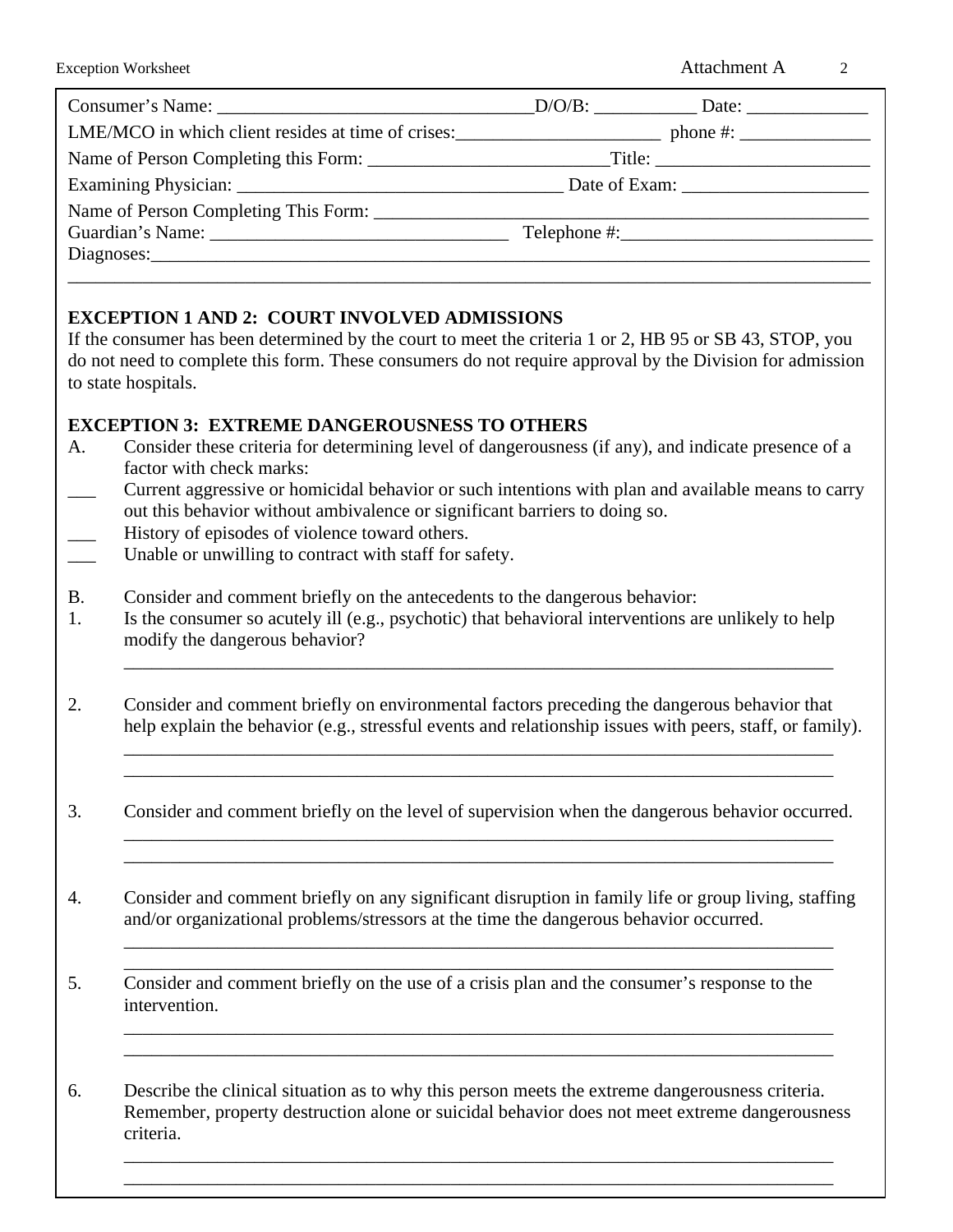## **EXCEPTION 4A: MULTIPLE DISORDERS (ID/MI) AND MEDICAL FRAGILITY**

Consumer has indications of medical fragility as checked below:

Significant medical conditions exist which may be poorly controlled, or potentially life threatening conditions may occur in the absence of close medical management (e.g., uncontrolled diabetes mellitus, pregnancy, severe liver disease, debilitating cardiovascular disease, severe alcohol or other drug withdrawal); or

**\_\_\_\_\_\_\_\_\_\_\_\_\_\_\_\_\_\_\_\_\_\_\_\_\_\_\_\_\_\_\_\_\_\_\_\_\_\_\_\_\_\_\_\_\_\_\_\_\_\_\_\_\_\_\_\_\_\_\_\_\_\_\_\_\_\_\_\_\_\_\_\_\_\_\_\_\_\_\_\_\_\_\_\_\_\_\_ \_\_\_\_\_\_\_\_\_\_\_\_\_\_\_\_\_\_\_\_\_\_\_\_\_\_\_\_\_\_\_\_\_\_\_\_\_\_\_\_\_\_\_\_\_\_\_\_\_\_\_\_\_\_\_\_\_\_\_\_\_\_\_\_\_\_\_\_\_\_\_\_\_\_\_\_\_\_\_\_\_\_\_\_\_\_\_ \_\_\_\_\_\_\_\_\_\_\_\_\_\_\_\_\_\_\_\_\_\_\_\_\_\_\_\_\_\_\_\_\_\_\_\_\_\_\_\_\_\_\_\_\_\_\_\_\_\_\_\_\_\_\_\_\_\_\_\_\_\_\_\_\_\_\_\_\_\_\_\_\_\_\_\_\_\_\_\_\_\_\_\_\_\_\_ \_\_\_\_\_\_\_\_\_\_\_\_\_\_\_\_\_\_\_\_\_\_\_\_\_\_\_\_\_\_\_\_\_\_\_\_\_\_\_\_\_\_\_\_\_\_\_\_\_\_\_\_\_\_\_\_\_\_\_\_\_\_\_\_\_\_\_\_\_\_\_\_\_\_\_\_\_\_\_\_\_\_\_\_\_\_\_ \_\_\_\_\_\_\_\_\_\_\_\_\_\_\_\_\_\_\_\_\_\_\_\_\_\_\_\_\_\_\_\_\_\_\_\_\_\_\_\_\_\_\_\_\_\_\_\_\_\_\_\_\_\_\_\_\_\_\_\_\_\_\_\_\_\_\_\_\_\_\_\_\_\_\_\_\_\_\_\_\_\_\_\_\_\_\_**

- \_\_\_ Presence of psychiatric disorder places consumer at high risk of exacerbating medical condition(s), or serious medical condition acutely exacerbates the psychiatric disorder; or Acute psychiatric symptoms are present which prevent voluntary participation in treatment
- for the co-existing medical condition, or otherwise prevent recovery from the medical condition, or otherwise exacerbate it.

Describe the consumer's clinical situation of how the medical and psychiatric conditions meet the criteria for medical fragility.

\_\_\_\_\_\_\_\_\_\_\_\_\_\_\_\_\_\_\_\_\_\_\_\_\_\_\_\_\_\_\_\_\_\_\_\_\_\_\_\_\_\_\_\_\_\_\_\_\_\_\_\_\_\_\_\_\_\_\_\_\_\_\_\_\_\_\_\_\_\_\_\_\_\_\_\_\_\_\_\_\_\_\_\_\_\_\_ \_\_\_\_\_\_\_\_\_\_\_\_\_\_\_\_\_\_\_\_\_\_\_\_\_\_\_\_\_\_\_\_\_\_\_\_\_\_\_\_\_\_\_\_\_\_\_\_\_\_\_\_\_\_\_\_\_\_\_\_\_\_\_\_\_\_\_\_\_\_\_\_\_\_\_\_\_\_\_\_\_\_\_\_\_\_\_ \_\_\_\_\_\_\_\_\_\_\_\_\_\_\_\_\_\_\_\_\_\_\_\_\_\_\_\_\_\_\_\_\_\_\_\_\_\_\_\_\_\_\_\_\_\_\_\_\_\_\_\_\_\_\_\_\_\_\_\_\_\_\_\_\_\_\_\_\_\_\_\_\_\_\_\_\_\_\_\_\_\_\_\_\_\_\_

#### **EXCEPTION 4B: MULTIPLE DISORDERS (ID/MI) AND DEAFNESS**

This exception is included in SB 859 to allow consumers with ID/MI who are culturally deaf and need more than short-term hospitalization to be transferred from a non-State psychiatric facility to the Deaf Services Unit at Broughton Hospital. This exception should be requested only after the transfer protocol outlined in 10 NCAC 28F.0703 (Admission of Deaf Consumers to State Psychiatric Hospitals and Transfer of Deaf Consumers to Broughton Hospital) has been completed. **(Consumers who are culturally deaf but do not have IDD diagnosis do not require this form for referral.)**

- A. Consider the following issues before requesting a transfer due to cultural deafness.
- 1. A culturally deaf consumer is defined as: a consumer who (a) has a severe to profound hearing loss and utilizes a modality of sign language or (b) has severe to profound hearing loss and would benefit from a signing environment. What is the consumers' hearing loss? What is the consumer's primary means of communication?

\_\_\_\_\_\_\_\_\_\_\_\_\_\_\_\_\_\_\_\_\_\_\_\_\_\_\_\_\_\_\_\_\_\_\_\_\_\_\_\_\_\_\_\_\_\_\_\_\_\_\_\_\_\_\_\_\_\_\_\_\_\_\_\_\_\_\_\_\_\_\_\_\_\_\_\_\_\_\_\_\_

\_\_\_\_\_\_\_\_\_\_\_\_\_\_\_\_\_\_\_\_\_\_\_\_\_\_\_\_\_\_\_\_\_\_\_\_\_\_\_\_\_\_\_\_\_\_\_\_\_\_\_\_\_\_\_\_\_\_\_\_\_\_\_\_\_\_\_\_\_\_\_\_\_\_\_\_\_\_\_\_\_

\_\_\_\_\_\_\_\_\_\_\_\_\_\_\_\_\_\_\_\_\_\_\_\_\_\_\_\_\_\_\_\_\_\_\_\_\_\_\_\_\_\_\_\_\_\_\_\_\_\_\_\_\_\_\_\_\_\_\_\_\_\_\_\_\_\_\_\_\_\_\_\_\_\_\_\_\_\_\_\_\_

- 2. Can the current or another non-State psychiatric facility setting provide accessible, appropriate treatment through the use of interpreters, assistive listening devices, or other means? Keep in mind that it is a violation of the American with Disabilities Act for a hospital to deny admission due solely to the consumer's deafness.
- 3. The first step in requesting Exception 4B is to arrange an assessment of the consumer's continuing treatment needs by the Regional Consultant for Deaf Services. What are his/her clinical recommendations about the service needs of the consumer?

\_\_\_\_\_\_\_\_\_\_\_\_\_\_\_\_\_\_\_\_\_\_\_\_\_\_\_\_\_\_\_\_\_\_\_\_\_\_\_\_\_\_\_\_\_\_\_\_\_\_\_\_\_\_\_\_\_\_\_\_\_\_\_\_\_\_\_\_\_\_\_\_\_\_\_\_\_\_\_\_\_\_\_\_\_\_\_ \_\_\_\_\_\_\_\_\_\_\_\_\_\_\_\_\_\_\_\_\_\_\_\_\_\_\_\_\_\_\_\_\_\_\_\_\_\_\_\_\_\_\_\_\_\_\_\_\_\_\_\_\_\_\_\_\_\_\_\_\_\_\_\_\_\_\_\_\_\_\_\_\_\_\_\_\_\_\_\_\_\_\_\_\_\_\_

Describe the consumer's clinical situation as to why he/she meets the Deaf criteria and the need for psychiatric hospitalization.